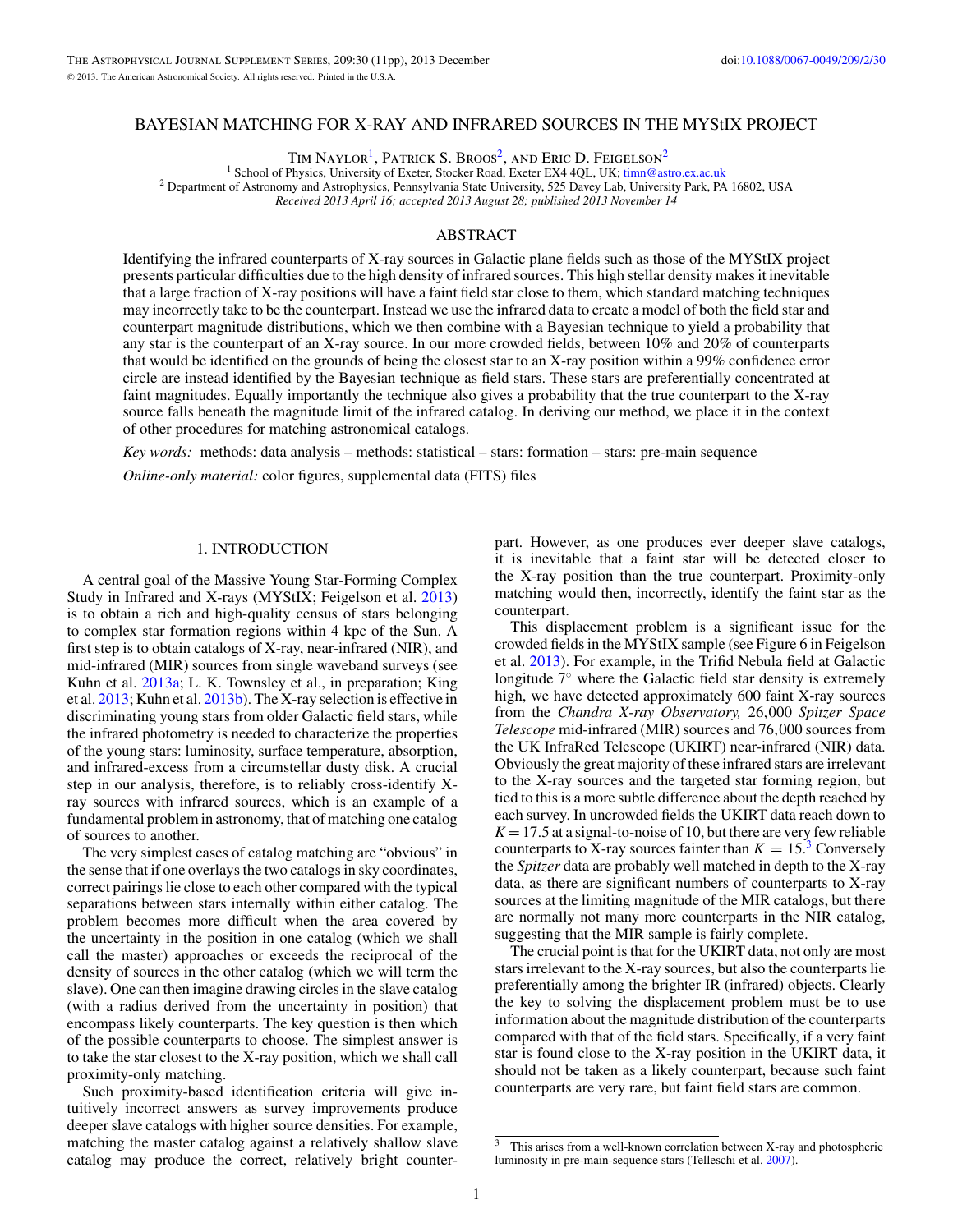<span id="page-1-0"></span>There are other challenges the matching process presents. Although the positional accuracies of the UKIRT and *Spitzer* images are approximately constant across their respective fieldsof-view, we must correctly treat the heteroscedasticity of the X-ray positional measurement errors arising from the differing counts in each source and the spatially varying *Chandra* point spread function. For bright, on-axis sources we find a mean offset between X-ray and NIR counterparts of around 0*.* 1, which is probably dominated by the astrometric accuracy of the NIR data. Toward the periphery of the *ACIS* field this can decline to several arcseconds, which can lead to two or more possible infrared counterparts. Furthermore, the infrared background source density can be spatially highly variable due to molecular cloud obscuration and H II region nebular emission. So it is clear the criteria for counterpart identification must adapt to the quality of the detection in the X-ray data, as well as its environment in the UKIRT and *Spitzer* images. Finally, an unknown fraction of the X-ray sources are extra-galactic interlopers without any detectable infrared counterpart; such sources should be marked as un-matched, rather than identified with a faint star far from the X-ray position.

A potential problem is that we are not simply interested in pairing IR sources with X-ray sources, but also in the spectral energy distribution of a source over all three bands (Povich et al. [2013\)](#page-10-0). This requires asking whether a single object position is consistent with the positions (and their uncertainties) for the sources observed in each waveband. Budavári  $&$  Szalay ([2008\)](#page-10-0) and Storkey et al. [\(2005\)](#page-10-0) consider this problem in some detail, but practically it is only an issue when there are several catalogs with large uncertainties in position. In our case, the X-ray catalog normally has the largest uncertainties, with the MIR and NIR data both having smaller (and similar) positional accuracies, although the WFCAM camera on UKIRT can resolve a crowded complex with much better resolution than *Spitzer*.

We therefore adopt the simplifying strategy of matching the NIR and MIR catalogs as slaves to the X-ray catalog, and only if the MIR and NIR catalog positions differ might one wish to consider the case that there may be two sources present. Practically, however, the resolution and sensitivity of the UKIRT and *Spitzer* catalogs are well matched, and they differ relatively little in wavelength, and so we believe such cases will be extremely rare. This is supported by the low error rate for proximity-only matching between the two catalogs (Povich et al. [2013\)](#page-10-0). We will return to the problem of multiple catalog matching in Section [8.](#page-8-0)

Within the MYStIX data reduction pipeline (see Figure 3 in Feigelson et al. [2013\)](#page-10-0) matching lies between the creation of the X-ray and IR catalogs (Kuhn et al. [2013a;](#page-10-0) L. K. Townsley et al., in preparation; King et al. [2013;](#page-10-0) Kuhn et al. [2013b\)](#page-10-0), and classification with the naive Bayes classifier (Broos et al. [2013\)](#page-10-0). It is worth emphasizing that there is a clear split between the observational information used in the matching process (the observed magnitude distributions of the IR counterparts and field stars) and the astrophysical understanding (colors and magnitudes for particular classes of object) used in the Bayes classifier.

### 2. THE OUTLINE SOLUTION

Section [1](#page-0-0) laid out the fundamental problem faced in identifying the infrared counterparts to the X-ray sources when the true counterparts have a magnitude distribution systematically brighter than the Galactic field star magnitude distribution. With just positional information, a faint field star close to the X-ray

position appears a better candidate than the true counterpart which may be a slightly more distant but much brighter star. To solve this problem requires using information about the magnitude distribution of both the IR catalog as a whole and the IR magnitudes of the counterparts themselves.

There are two obvious sources for such information, either an astrophysical understanding of the sources, or a study of the properties of the X-ray counterparts as a whole. As stated in Section [1,](#page-0-0) we will very deliberately avoid using astrophysical information, as this is the domain of the naive Bayes classification which follows our matching process, and is described in Broos et al. [\(2013\)](#page-10-0). It would be incorrect, for example, use a training set such as the *Chandra* Orion Ultradeep Survey (Feigelson et al. [2005\)](#page-10-0) to predict the magnitude of our counterparts, since this would be explicitly including astrophysical understanding. That leaves us with the possibility of using the data themselves to yield statistical information about the magnitude distributions of both the field stars and the counterparts. Dealing with the field stars is straightforward, an area around the X-ray position can be chosen, and a histogram of the magnitude distribution of the stars within this area can be created. For the counterparts we can use the distribution of the magnitudes of stars within the error circles, and subtract from it the expected field star distribution.

Such an approach fits within a broad theme in the literature of using not only the counterpart's celestial position, but some property such as its color, morphology, or spectral energy distribution (e.g., Roseboom et al. [2009\)](#page-10-0), or even a combination of several properties (Rohde et al. [2005,](#page-10-0) [2006\)](#page-10-0) to assign the likelihood of it being the counterpart. Although we do not know of such techniques being used for Galactic astronomy before, they are widely used in extra-galactic work, and most techniques trace their origins back to an increasingly influential paper by Sutherland & Saunders [\(1992\)](#page-10-0). Given the crowded fields of the MYStIX project, it is clear that such techniques have much to offer for work in the Galactic plane, though as discussed in Section [4](#page-3-0) that same crowding requires special measures to determine the counterpart magnitude distribution.

In what follows, the likelihood that any given star is the counterpart of a given X-ray source is derived, given the magnitude distributions of both the field and counterpart stars (Section  $3$  or Appendix [A\)](#page-9-0). This leads to a similar result to that of Sutherland & Saunders [\(1992\)](#page-10-0), but extended to (1) yield the probability that the X-ray source has no counterpart in the IR catalog, and (2) show that a slightly different definition of the magnitude distribution functions is more appropriate. We then derive a method to determine the counterpart magnitude distribution which is appropriate for Galactic fields that are not only crowded, but also have a stellar density which can change rapidly with position on the sky (Section [4\)](#page-3-0). Finally, Section [5](#page-6-0) deals with the practical issues of applying the theory, using the Trifid Nebula field as an example. Table [1](#page-2-0) gives definitions of the mathematical symbols used throughout the paper.

# 3. THE FUNDAMENTAL EQUATION

We wish to derive the likelihood that a given star is a counterpart, or that the counterpart is not in the catalog. In this section we will derive equations for these quantities using a route which drives an understanding of the problem by beginning with the densities of stars and counterparts. An alternative derivation is given in Appendix [A,](#page-9-0) based around Bayes' rule. This exposes both some implicit assumptions and the Bayesian roots of the method.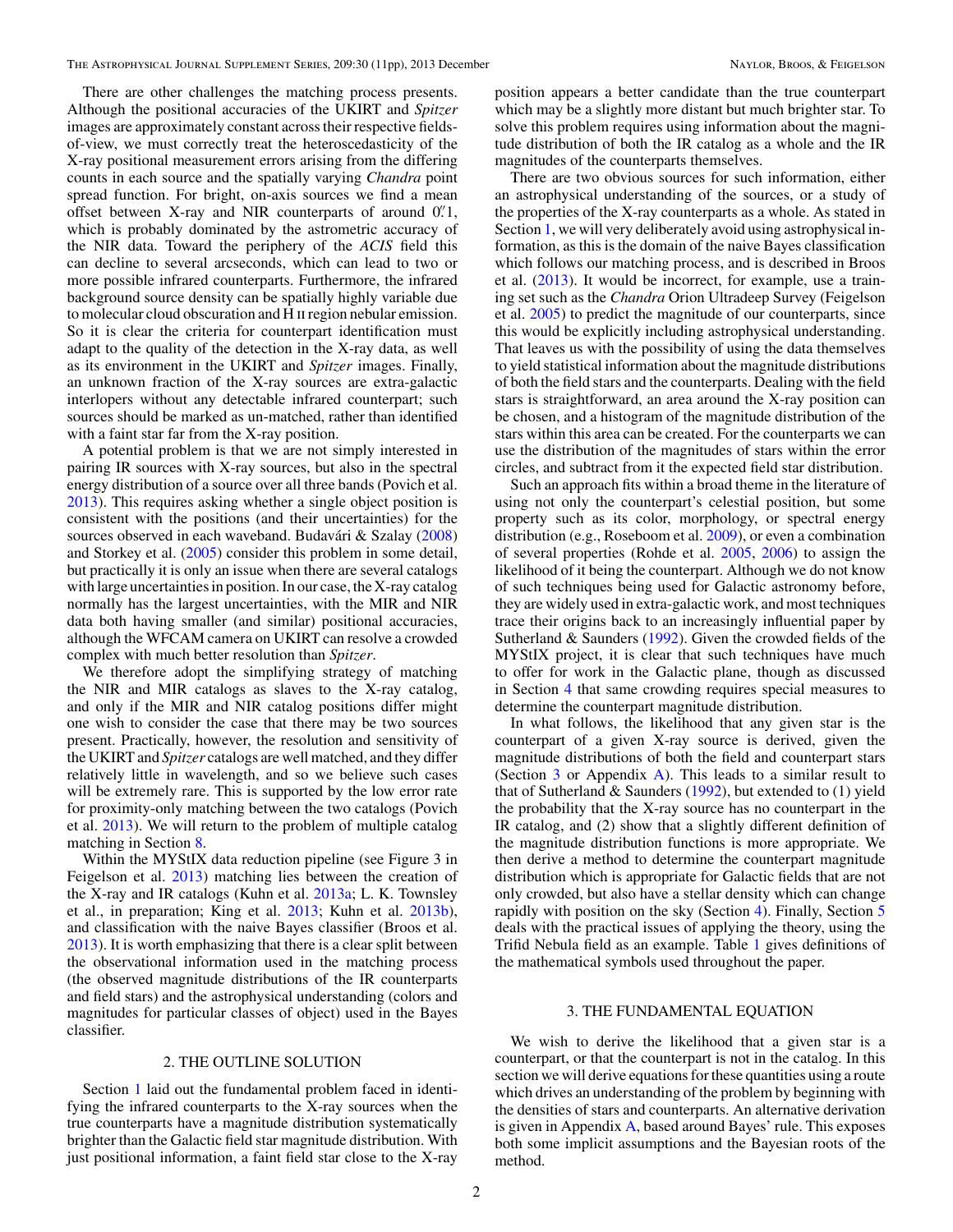**Table 1**

A Summary of the Meanings of the Symbols Used

<span id="page-2-0"></span>

| Symbol                       | Description                                                                                                                                                      |  |  |  |  |
|------------------------------|------------------------------------------------------------------------------------------------------------------------------------------------------------------|--|--|--|--|
| A                            | The area of an error circle.                                                                                                                                     |  |  |  |  |
| $b(m)$ dm                    | The probability that the brightest star in a given error circle (be it counterpart or field) has a magnitude between m and $m + dm$ .                            |  |  |  |  |
| B(m')                        | The integral of the above from $m = -\infty$ to m', i.e., the probability that the brightest star is brighter than magnitude m'.                                 |  |  |  |  |
| $b_f(m)$ dm                  | The probability that the brightest field star in a given error circle has a magnitude between m and $m + dm$ .                                                   |  |  |  |  |
| $B_{\rm f}(m')$              | The integral of the above from $m = -\infty$ to m', i.e., the probability that the brightest field star is brighter than magnitude m'.                           |  |  |  |  |
| $c(m)$ dm                    | The fraction of IR counterparts that have magnitudes between $m$ and $m + dm$ .                                                                                  |  |  |  |  |
| C(m')                        | The integral of the above from $m = -\infty$ to m', i.e., the probability that an IR counterpart is brighter than magnitude m'.                                  |  |  |  |  |
| D                            | The observed data catalog.                                                                                                                                       |  |  |  |  |
| $f(m)$ dm                    | The fraction of field stars with magnitudes between m and $m + dm$ in the region of the IR catalog close to the X-ray position,                                  |  |  |  |  |
|                              | in the absence of any crowding effects due to counterparts.                                                                                                      |  |  |  |  |
| F(m')                        | The integral of the above from $m = -\infty$ to m', i.e., the probability that a field star is brighter than magnitude m'.                                       |  |  |  |  |
| $g(\Delta x, \Delta y)dx dy$ | The fraction of IR counterparts that lie in a box defined by $\Delta x$ to $\Delta x + dx$ and $\Delta y$ to $\Delta y + dy$ with respect to the X-ray position. |  |  |  |  |
|                              | The hypothesis that the IR counterpart is not in the catalog.                                                                                                    |  |  |  |  |
| $\frac{H_0}{\tilde{H}_0}$    | The hypothesis that the IR counterpart is in the catalog.                                                                                                        |  |  |  |  |
| K                            | A normalization constant.                                                                                                                                        |  |  |  |  |
| L(i, j)                      | The likelihood that star $i$ is the counterpart and star $j$ a field star.                                                                                       |  |  |  |  |
| M                            | The number of pixels occupied by stars.                                                                                                                          |  |  |  |  |
| $\boldsymbol{N}$             | The total number of field stars per unit area in our IR catalog.                                                                                                 |  |  |  |  |
| 0                            | The probability that an infinitesimal pixel on the sky is occupied by a star.                                                                                    |  |  |  |  |
| P(0)                         | The probability that none of the stars in the catalog are the counterpart.                                                                                       |  |  |  |  |
| P(i)                         | The probability that star $i$ is the IR counterpart of the X-ray source.                                                                                         |  |  |  |  |
| $\boldsymbol{T}$             | The total number of pixels in the area of sky observed.                                                                                                          |  |  |  |  |
| X                            | The fraction of X-ray sources that have counterparts in the IR catalog.                                                                                          |  |  |  |  |
| Z                            | The fraction of error circles that have a star (be it counterpart or field) within them that is in the IR catalog.                                               |  |  |  |  |
| $Z_{\rm c}$                  | The fraction of X-ray sources that have counterparts within a given error circle in the IR catalog.                                                              |  |  |  |  |
| $Z_{\rm f}$                  | The fraction of error circles that have a field star within them that is in the IR catalog.                                                                      |  |  |  |  |



**Figure 1.** Probability density functions for field stars and counterparts as functions of magnitude and position. The gray scale represents values illustrative of the general form of these functions, not real data.

Consider the density of stars as a function of distance from the X-ray position and magnitude. This is a three-dimensional volume, but in Figure 1 it is illustrated using radial distance from the X-ray position so there is just one position coordinate. The value of the probability density function is represented as a gray scale, and this function is shown for both field stars and counterparts. The density of field stars in this example is independent of position, but increases with magnitude until it reaches the limiting magnitude of the catalog at around  $m = 18$ . Conversely, the true counterparts tend to be brighter than the field stars, and their density declines with distance from the X-ray position.

To express Figure 1 mathematically requires the probability density function representing the distribution of field stars with magnitude, evaluated at a magnitude *m*, which is *f* (*m*). Thus, given that there is a field star, *f* (*m*)*dm* is the probability that its magnitude lies between *m* and  $m + dm$ , and so  $f(m)$  has units of mag−1, and integrates to one.4 The left-hand panel of Figure 1 represents the density of field stars per unit area on the sky, per magnitude, and so if the total number of field stars per unit area in our catalog is*N*, then the probability density at any point in our volume is*Nf* (*m*), which has units of mag−<sup>1</sup> arcsec−2. In contrast the sky density of counterparts is distributed according to the normalized two-dimensional Gaussian function that represents the uncertainty ellipse of the X-ray position, which we label  $g(\Delta x, \Delta y)$  where the coordinates are with respect to the X-ray position. The probability distribution for the magnitudes of the counterparts is given by  $Xc(m)$ , where *X* is the fraction of X-ray objects that have counterparts in the catalog, and *c*(*m*) is the probability density function in magnitude. Thus the density of X-ray counterparts in our volume is  $Xc(m)g(\Delta x, \Delta y)$ , again with units of mag<sup>-1</sup> arcsec<sup>-2</sup>.

It is illuminating to draw the distinction between quantities such as  $Xc(m)$  and  $c(m)$ .  $f(m)$  and  $c(m)$  are true probability density functions which are normalized to integrate to one, and answer the question "given a star, what is the probability that its magnitude lies between *m* and  $m + dm$ ." In contrast  $Xc(m)dm$ answers the question "what is the probability that the counterpart to a given star lies between magnitudes  $m$  and  $m + dm$ ," with the extra term covering the possibility that there is no counterpart in our IR catalog. Functions such as *Xc*(*m*) are not normalized to integrate to one, and so we shall refer to them simply as probability functions, not probability density functions.

<sup>&</sup>lt;sup>4</sup> Strictly  $f(m)$  is also a function of position in the IR catalog, and as described in Section [5](#page-6-0) our implementation requires that changes on the scale of tens of error circle radii must be small. Hence *f* (*m*) should be taken to mean its value close to the X-ray position, though not sufficiently close that crowding by counterparts of X-ray sources affects it.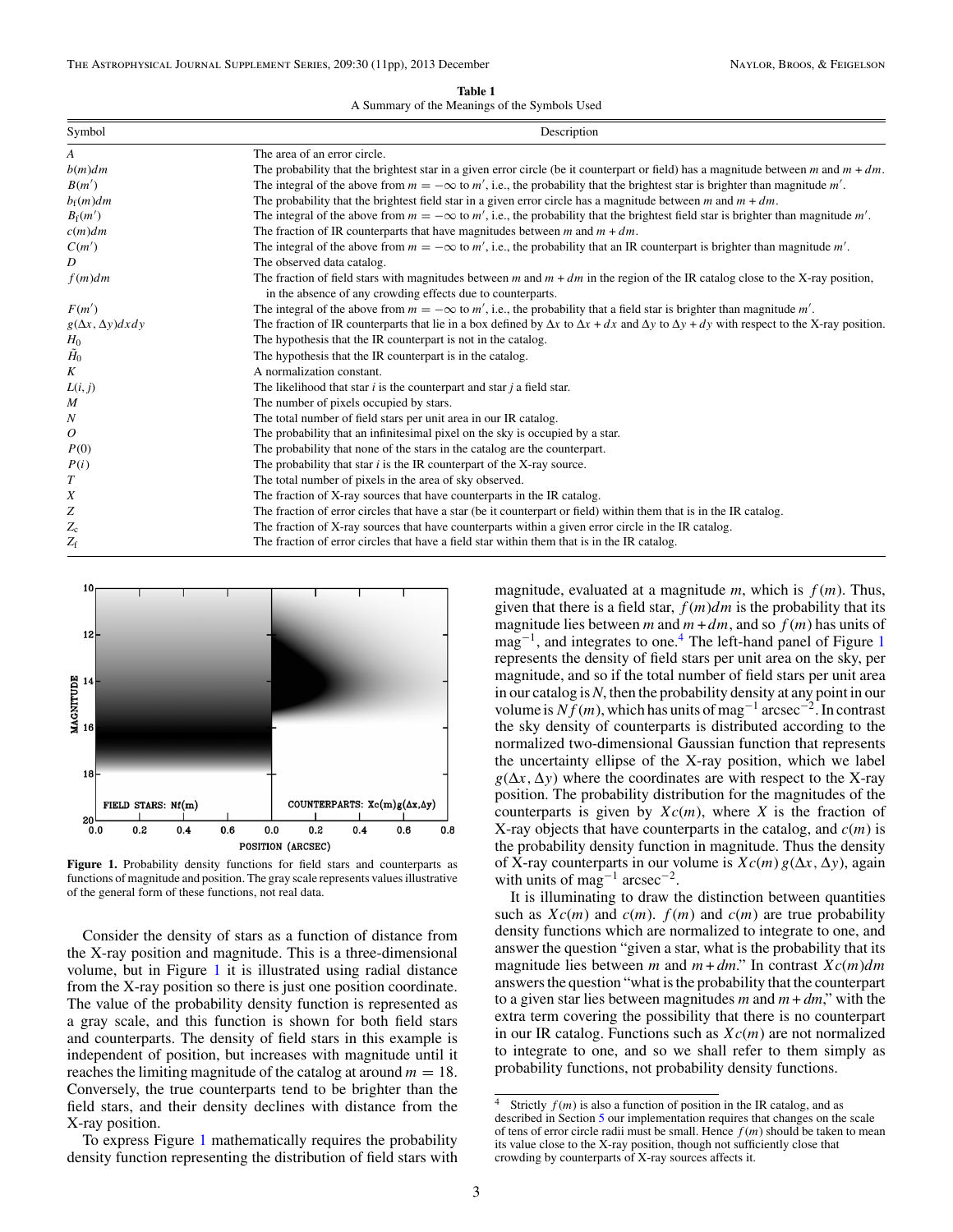<span id="page-3-0"></span>It is now clear that the probability of finding a field star at a magnitude  $m_i$  is proportional to  $Nf(m_i)$ . By extension the likelihood of finding an IR source *i* which is the counterpart, at position  $(\Delta x, \Delta y)$  with magnitude  $m_i$ , and an IR source *j* which is a field star with magnitude  $m_i$  is given by

$$
L(i, j) \propto Xc(m_i) g(\Delta x, \Delta y) \times Nf(m_j). \tag{1}
$$

With  $m_i$  and  $m_j$  frozen at measured values, Equation (1) is a function of the indices *i* and *j* that define the two-source hypothesis stated above. Equation (1) is formally known as a "likelihood function"; the function arguments are the parameters of the hypothesis, *i* and *j*. If we now consider all stars in our IR catalog, the probability that star *i* is the counterpart and all the other stars are field stars is given by

$$
P(i) = K Xc(m_i) g(\Delta x, \Delta y) \prod_{i \neq j} Nf(m_j)
$$
 (2)

$$
= K \frac{Xc(m_i) g(\Delta x, \Delta y) \prod_j Nf(m_j)}{Nf(m_i)}, \qquad (3)
$$

where *K* is a normalization constant.

The probability that no star is the counterpart, is simply the likelihood that every star is a field star multiplied by the likelihood that the counterpart is not in the X-ray catalog, and thus

$$
P(0) = K(1 - X) \prod_j Nf(m_j). \tag{4}
$$

All possible models for the distribution of stars in our position*/*magnitude volume have now been enumerated, and so *K* can be determined since

$$
P(0) + \sum P(i) = 1.
$$
 (5)

Substituting into Equations  $(3)$ ,  $(4)$ , and  $(5)$  then yields,

$$
P(0) = \frac{1 - X}{1 - X + \sum_{j} \frac{Xc(m_j)g(\Delta x_j, \Delta y_j)}{Nf(m_j)}}
$$
(6)

and

$$
P(i) = \frac{\frac{X_{c(m_i)g(\Delta x_i, \Delta y_i)}}{Nf(m_i)}}{1 - X + \sum_{j} \frac{X_{c(m_j)g(\Delta x_j, \Delta y_j)}}{Nf(m_j)}}.
$$
(7)

Equation  $(7)$  is similar to Equation  $(5)$  of Sutherland & Saunders [\(1992\)](#page-10-0), though there is a significant difference, which our derivation makes clear. Sutherland & Saunders [\(1992\)](#page-10-0) use the intrinsic magnitude distributions which extend down to infinitely faint stars for the field and counterpart populations (called  $n(m)$  and  $q(m)$  respectively in their paper). Our  $Nf(m)$ and *Xc*(*m*) are the magnitude distributions in the catalogs, and so differ from  $n(m)$  and  $q(m)$  by the (magnitude dependent) completeness function for the catalog. The mathematics does not make this distinction clear since *c* and *f* only ever appear as a ratio, and so the completeness function cancels out. However, this distinction will become important in Section 4 since it is *c* and *f* that are determined from the catalog. To overcome this problem Sutherland & Saunders [\(1992\)](#page-10-0) introduced a magnitude cutoff brighter than which the catalog was complete, below which no stars were detected. Our interpretation allows us to generalize their result to a completeness function that changes slowly with magnitude.

It is useful to compare these equations with other related techniques in common usage. There are two distinct threads in the literature that claim descendence from Sutherland & Saunders [\(1992\)](#page-10-0). One decides how likely a star is to be a counterpart using only Equation (1) of Sutherland & Saunders [\(1992\)](#page-10-0), the equivalent of  $c(m) g(\Delta x, \Delta y)/Nf(m_i)$ , which is often termed the likelihood ratio (e.g., Mann et al. [1997\)](#page-10-0). They then use the distribution of likelihood ratios to determine how probable it is that a given star is the counterpart for a given X-ray source (e.g., Oyabu et al. [2005\)](#page-10-0). This clearly does not take into account the other stars close to the error circle. Consider, for example, two X-ray positions. X-ray position one has a star at magnitude *m* and distance *r* from it, while X-ray position two has two stars of magnitude *m* at distance *r*. Given that only one star per X-ray position can be the counterpart, the star close to X-ray position one should have a higher probability of being a counterpart than either of the stars close to position two; a result which the likelihood ratio fails to produce, but Equation (7) achieves.

The second thread related to Sutherland & Saunders [\(1992\)](#page-10-0) does use the equivalent of Equation (7), which is sometimes called the reliability of the source.<sup>5</sup> This is exemplified by Fleuren et al. [\(2012\)](#page-10-0). However these techniques do not explicitly calculate the probability that the counterpart of an individual X-ray source is not in the catalog  $(P(0))$  as opposed to the global variable *X*), although Rutledge et al. [\(2000\)](#page-10-0) attempts to do so using likelihood ratios. We believe the likelihood ratio alone is not a useful statistic.

## 4. THE COUNTERPART MAGNITUDE DISTRIBUTION

To use Equations  $(6)$  and  $(7)$ , one needs to measure the magnitude distributions for both the field stars and the counterparts. While the former is straightforward (it can be measured from areas of sky clear of X-ray sources), the latter is problematical. Previous work using the current approach to counterpart finding has determined the magnitude distribution for the counterparts by first measuring the magnitude distribution of all the stars within, say, a 68% confidence error circle. A distribution of field star magnitudes is then subtracted from this, which is created from areas of sky where no X-ray sources are expected (e.g., Luo et al. [2010\)](#page-10-0).

The problem in our application in the crowded Galactic plane is that our density of counterparts within the error circles  $(\sim 1 \text{ arc})$  is so high that they will tend to crowd out the field stars. For example, in some areas of our survey we expect there will be roughly one field star of around  $K = 17$  in every two error circles. In a significant fraction of those error circles a bright (perhaps  $K = 14$ ) true counterpart star will produce wings in the image that prevent detection of nearby faint field stars. Hence within such error circles the observations tend to be less sensitive and thus the catalog more incomplete, with a brighter limiting magnitude than in the full field. As a result the simple procedure such as that outlined by Luo et al. [\(2010\)](#page-10-0) would yield a field-subtracted magnitude distribution for the counterparts which is negative at  $K = 17$ .

The impact this crowding effect can have on the derived magnitude distribution is not small, as illustrated in Figure [2.](#page-4-0) Here "counterparts" were inserted into the Trifid Nebula field according to the distribution in magnitude and the fraction of

<sup>5</sup> Confusingly, some authors who use only the likelihood ratio call the probability they derive from the distribution of likelihood ratios the reliability as well.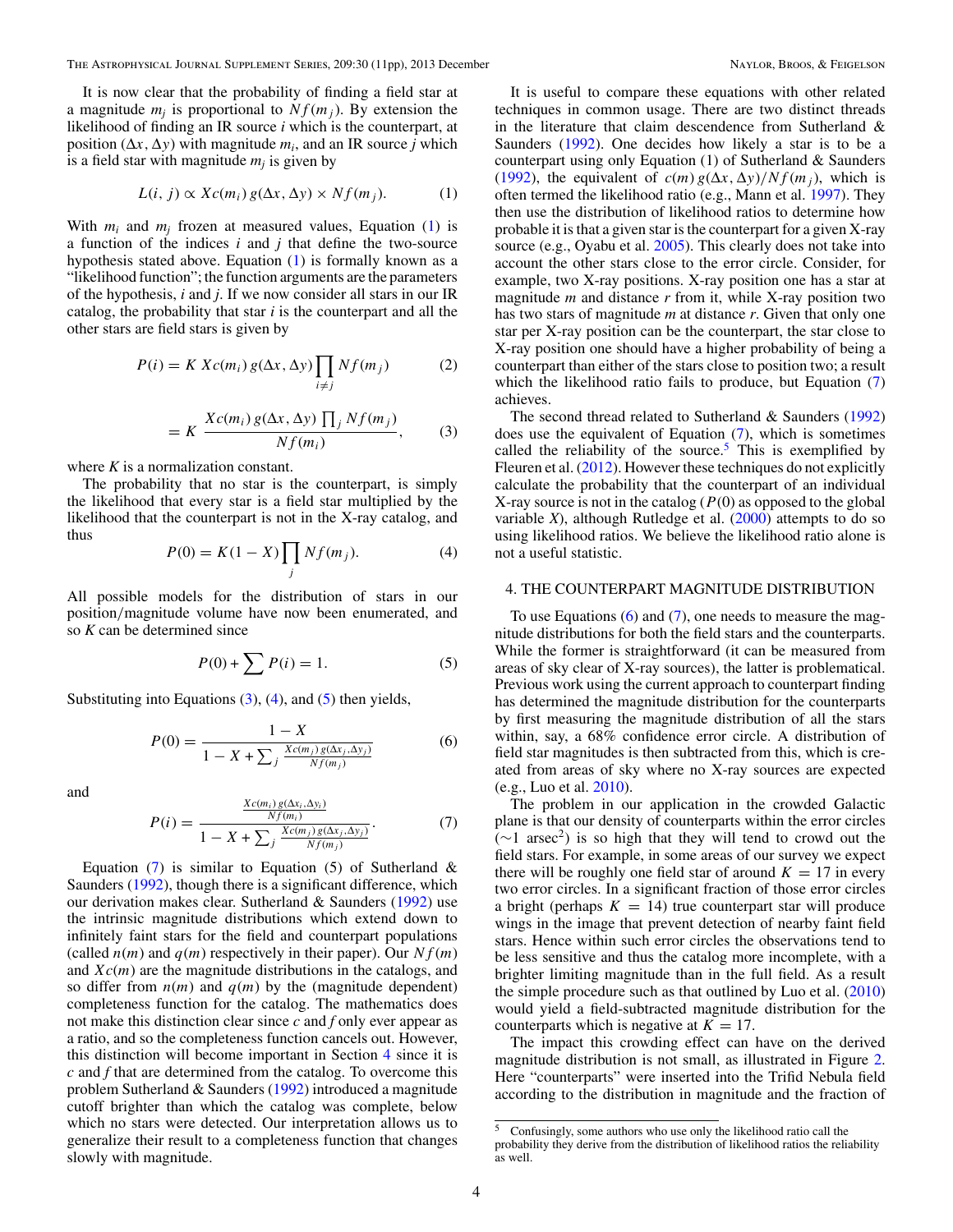<span id="page-4-0"></span>

**Figure 2.** Example of the effects of using simple field star subtraction on the estimation of the counterpart magnitude distribution function for the Trifid Nebula field. The asterisks show the distribution of magnitudes for all stars in the error circles. The negative-going histogram is the negative of the distribution of field star magnitudes taken from annular areas around the error circles. The result of subtracting these two is the dashed blue histogram, which is an estimate of the counterpart magnitude distribution. This should be compared with the actual distribution of counterpart magnitudes which is the solid histogram. Note how this procedure fails to reproduce the input counterpart magnitude distribution, especially at faint magnitudes.

(A color version of this figure is available in the online journal.)

sources with X-ray counterparts found in Section [5](#page-6-0) (the stars in Figure 2). Any fainter field stars within the error circles were then removed (as the error circles are typically less than an arcsecond in radius this is a good simulation of the crowding), unless there was a brighter field star within 0*.* 8 of our simulated counterpart, in which case the counterpart was removed. We then selected all stars within typical 68% confidence circles of these stars, and subtracted from their magnitude distribution an estimated field-star magnitude distribution from annular regions around each inserted star. The resulting estimate of the counterpart magnitude distribution (the dotted histogram of Figure 2) falls significantly short of the true distribution at faint magnitudes by, for example, a factor of two at  $K = 17$ .

This over-subtraction problem is clearly present in the data of Mann et al. [\(1997\)](#page-10-0), where it was thought to be simply noise, and was correctly identified by Rutledge et al. [\(2000\)](#page-10-0). Of course, our problem is more extreme than those quoted above, because the MYStIX targets are crowded Galactic fields, as opposed to the relatively uncrowded extra-galactic case.

One possible way of correctly measuring the counterpart magnitude distribution is that proposed by Brusa et al. [\(2007\)](#page-10-0). They chose a set of field stars whose magnitude distribution matched that of the X-ray sources, and then used the other stars that fell within a given radius of them to estimate the field star distribution which would be observed in the real error circles. Unfortunately our field star distribution changes rapidly with position, so we require an estimate close to the X-ray position.

To solve the problem requires a measurable quantity that is related to the counterpart magnitude distribution, but which is independent of the crowding. The distribution of counterpart magnitudes required has already been defined in Section [3,](#page-1-0) as the probability density function  $c(m)$ . We will represent cumulative distribution functions by upper case letters, and thus the probability that the counterpart is brighter than (i.e.,



**Figure 3.**Illustrative probability distributions for the derivation of Equation [\(12\)](#page-5-0). The probability distributions  $Z_c$   $c(m)$  and  $Z_f$   $b_f(m)$  for the counterparts and brightest field stars respectively are shown as the solid curves. The dashed curves below them show the effects of crowding. The dashed curve below  $Z_c$   $c(m)$  is the probability distribution for the hypothesis that the brightest star is a counterpart, and has a magnitude *m*, and is given by  $Z_c c(m)[1-Z_f B_f(m)]$ . The dashed curve below  $Z_f b_f(m)$  is the probability distribution for the hypothesis that the brightest star is a field star, and has a magnitude *m*, and is given by  $Z_f b_f(m)[1 - Z_c C].$ 

magnitude smaller than) some magnitude *m* is given by

$$
C(m) = \int_{m'=-\infty}^{m'=m} c(m')dm',
$$
 (8)

which leads to

$$
\frac{dC}{dm} = c(m). \tag{9}
$$

A distribution which is independent of crowding is the probability density function for the brightest star (be it field star or counterpart) in a given error circle,  $b(m)$ . This is straightforward to measure by choosing a given confidence radius and then creating a histogram of the magnitudes of the brightest stars found within each circle. However, if this is to be a useful quantity we must establish the relationship between it and  $c(m)$ . Since the brightest star in the error circle may be either a field star or a counterpart, we define the probability density function of the brightest field stars in our sample of error circles as  $b_f(m)$ . Of course both  $b_f(m)$  and  $b(m)$  will have their cumulative distribution functions  $B_f(m)$  and  $B(m)$  respectively. As in Section [3,](#page-1-0) it is important to note that  $b(m)$ ,  $b_f(m)$  and  $c(m)$  are true probability density functions that are normalized so they integrate one. However, the answer to the question "what is the probability that the brightest star in a given X-ray circle lies between magnitudes *m* and *m* + *dm*," is *Z b*(*m*)*dm*, where *Z* is the probability that there is one or more stars within the error circle.

Given the above, we can now consider Figure 3, which shows illustrative probability functions which might occur in a relatively crowded error circle, where it is likely the counterpart is bright, but there is a relatively large number of field stars. Consider first the probability that there is one or more field stars in the error circle *and* the brightest of those field stars has a magnitude of 16. This is given by  $Z_f b_f(m)$  at  $m = 16$ , where  $Z_f$  is the fraction of error circles that have field stars in them which are in our IR catalog. It is shown as the larger of the two solid curves in Figure 3. However, for this field star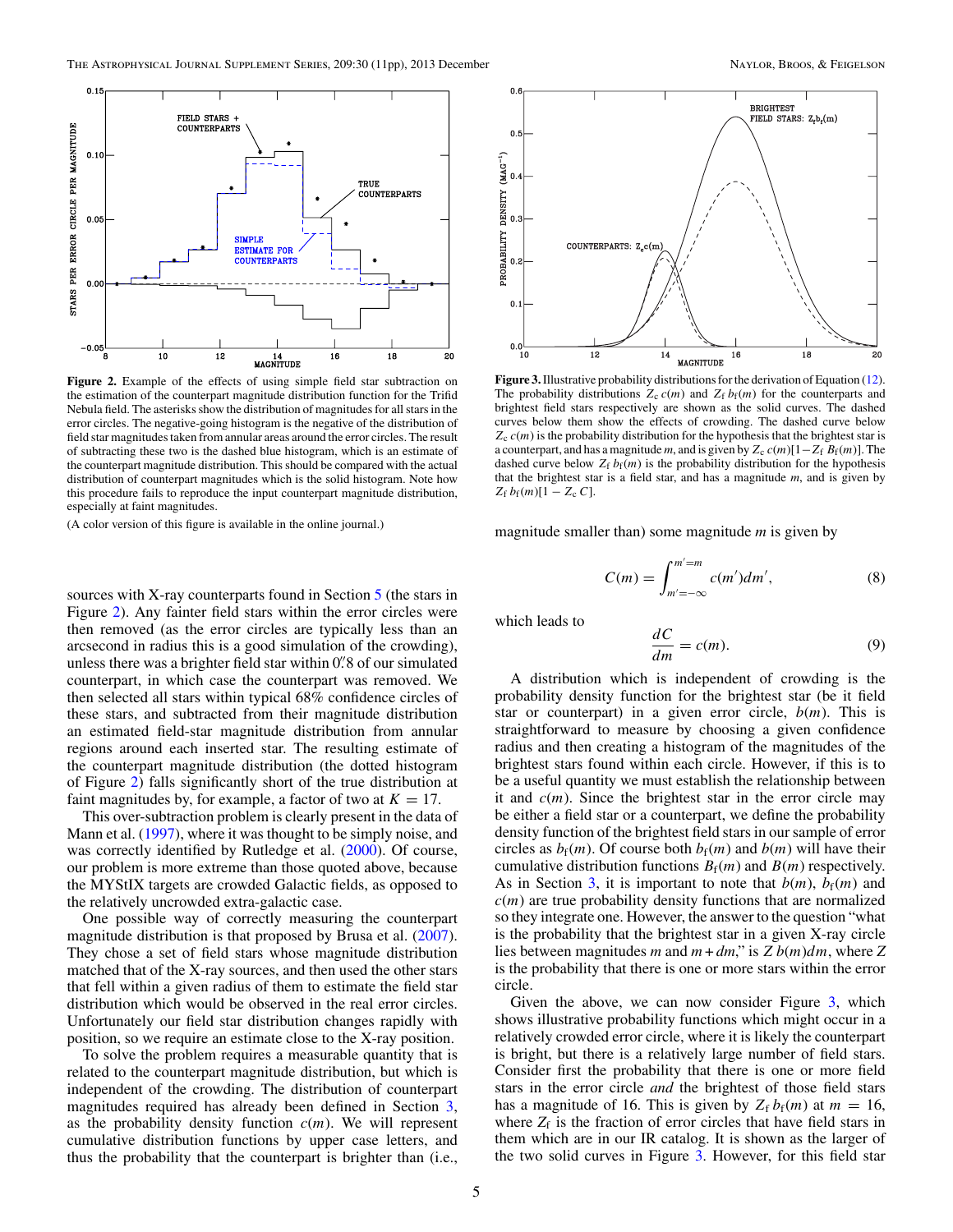<span id="page-5-0"></span>to be the brightest star in the error circle, there must be no counterpart brighter that outshines it. The probability there *is* a counterpart brighter than *m* is the integral of  $c(m)$  from  $-\infty$  to *m*, which given our definitions above is  $C(m)$ , multiplied by  $Z_c$ , the fraction of X-ray sources that have counterparts within the error circle and in the IR catalog. This is shown as the smaller of the two solid curves in Figure [3.](#page-4-0) Thus the probability there *is not* a counterpart that outshines the field star of magnitude *m* is  $1 - Z_c C(m)$ . This allows us to write down the probability that the brightest star in the error circle is a field star of magnitude *m* as the combination of the following.

- 1. The probability there is at least one field star in the error circle; *Z*f.
- 2. The probability that any field star has a magnitude  $m; b_f(m)$ .
- 3. The probability there is not a counterpart brighter than *m*;  $[1 - Z_c C(m)].$

The resulting probability distribution

$$
Z_{\rm f} b_{\rm f}(m)[1 - Z_{\rm c} C(m)],\tag{10}
$$

is shown as the dashed curve below  $Z_f b_f(m)$  in Figure [3.](#page-4-0) This function must be symmetrical in bright stars and counterparts, and so the probability the brightest star in the error circle is a counterpart of magnitude *m* is

$$
Z_{c} c(m)[1 - Z_{f} B_{f}(m)]. \qquad (11)
$$

In the example shown in Figure [3](#page-4-0) the counterparts are sufficiently bright compared with the field stars that  $B_f(m)$  remains small throughout the interesting range. Thus the term in brackets in Equation (11) remains close to one, ensuring that the dashed curve below  $Z_f c(m)$  in Figure [3](#page-4-0) remains close to the solid curve. This demonstrates that the crowding has little effect on the magnitude distribution of counterparts. By contrast the dashed line showing the effects of crowding on the field stars falls significantly below  $Z_f b_f(m)$ , showing that crowding does have an effect on these fainter stars.

We can now derive the probability distribution that there is one or more stars within the error circle, and that the brightest star is of magnitude *m* by summing the contributions from the field stars and counterparts (Equations  $(10)$  and  $(11)$  respectively) to give

$$
Z b(m) = Z_{\rm f} b_{\rm f}(m)[1 - Z_{\rm c} C(m)] + Z_{\rm c} c(m)[1 - Z_{\rm f} B_{\rm f}(m)].
$$
\n(12)

A crucial distinction here is that the cumulative distribution function of the magnitude of the brightest field star,  $B_f(m)$  is not the same as the cumulative distribution function of field-star magnitudes per unit area,  $NF(m)$ . The latter is what is measured if one simply plots the cumulative distribution function in magnitude for a fixed area of the field. There is a relationship between them, however, that can be derived in the following way. Let the probability density function of the magnitudes of field stars be  $f(m)$ , the area of the error circle A, and the total number of field stars (i.e., integrated over all magnitudes) per square arcsecond in the IR catalog *N*. Then the probability there is a field star between magnitudes  $m$  and  $m + dm$  in the circle is  $ANf(m)dm$ . The relationship between  $F(m)$  and  $B_f(m)$  is

$$
Z_f B_f(m) = 1 - e^{-ANF(m)}.
$$
 (13)

This formula has an intuitive derivation in terms of the fraction of an area covered by randomly placed objects, but is probably



**Figure 4.** Comparison of the derived counterpart magnitude probability density functions for the Trifid Nebula field. The dashed red histogram is the result of the technique described in Section [4,](#page-3-0) the dashed blue line is the simple technique from Figure [2.](#page-4-0) The solid histogram shows the input simulated probability density function for the counterpart magnitudes.

better derived from the Poisson distribution as the chance of not counting zero objects given a distribution with a mean of *ANf* (*m*). It can be differentiated to give

$$
Z_{\rm f} b_{\rm f}(m) = ANf(m)e^{-ANF(m)}.
$$
 (14)

Combining the last three equations, and dropping the explicit statement that the probability density functions are functions of magnitude, gives

$$
Zb = [1 - Z_c C] ANfe^{-ANF} + Z_c c e^{-ANF}.
$$
 (15)

This equation can be understood as giving the probability density function of the magnitudes of the brightest stars in the error circles. The first term on the right is the contribution of the counterparts, and a second term that of the field stars. Re-arranging it to be explicit in  $Z_c c$  gives,

$$
Z_c c = Z b e^{ANF} - [1 - Z_c C] A N f.
$$
 (16)

This equation is the principal result of this section, expressing the probability density function for the distribution of counterpart magnitudes  $(c, C)$  in terms of the measurable probability density distribution for the brightest stars found in the error circles (*b*) and the probability density function for field stars (*f*, *F*). In principle this equation is for a single error circle, yet the distributions are summed over all error circles. However it is straightforward to show (by summing *c* over many error circles) that Equation  $(16)$  holds for the same quantities averaged over all error circles.

Equation (16) can be solved by first evaluating  $Z_c c$  and  $Z b$  at bright values of *m* where*C*is zero, and then proceeding to fainter (larger) values of *m*. In Section [3](#page-1-0) we required  $Xc$ , where  $X$  is the fraction of X-ray sources that have counterparts anywhere in the IR catalog (not just within an error circle). This one obtains by simply dividing  $Z_c c$  by the fraction of counterparts expected to be enclosed in the error circle radius chosen.

The improvement in the estimation of the magnitude probability density function can be seen in Figure 4. There are two reasons why the improvement in the estimate of the probability density function for the counterpart magnitudes is crucial. First if (as happens for the simple estimate between  $K = 17$  and 18)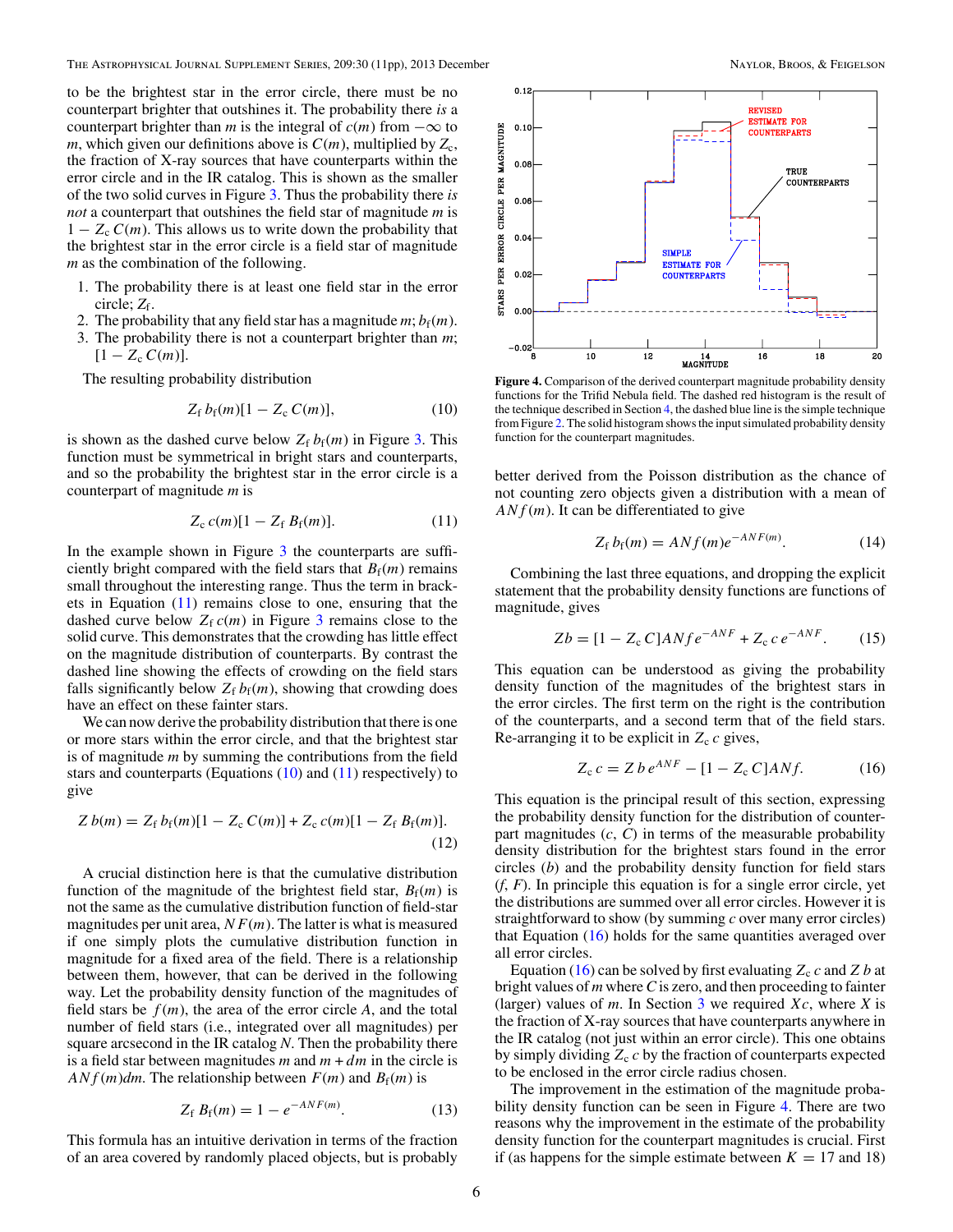<span id="page-6-0"></span>the estimate of the number of sources incorrectly sinks to zero, then no counterpart stars will be found in that magnitude range. Second, this is our only way of estimating the relative number of stars with counterparts between different magnitude ranges.

### 5. APPLICATION TO THE TRIFID NEBULA FIELD

There is a series of practical issues related to using the results of Sections [3](#page-1-0) and [4](#page-3-0) that are best illustrated by following through a single cluster as an example. We will do this using the MYStIX Trifid Nebula field data where the X-ray sources are from the *Chandra X-ray Observatory* and the IR sources are from UKIRT data (Feigelson et al. [2013\)](#page-10-0).

To test that our X-ray positions and uncertainties were reliable, all stars with  $K < 15$  and within 5" of an X-ray position were selected and their differences in R.A. and decl. from the X-ray position calculated. This distribution was then fitted as a uniform field-star distribution plus a two-dimensional Gaussian distribution whose width was that expected from the X-ray data analysis. When the central position of the Gaussian was allowed to run free in *δ*R.A. and *δ*decl. we found a global shift of +0*.* 1 in both axes. After correcting this offset, the Gaussian width was allowed to be a free parameter, parameterized as a scale factor times the given error circle radius, with a further fixed value ("systematic") uncertainty added in quadrature. The best fitting scale factor was 0.78, which is very close to the  $1/\sqrt{2}$ one might expect since the X-ray positional uncertainty from Kuhn et al. [\(2013a\)](#page-10-0) is given as  $\sigma_{63}$  in the formula  $e^{(-r^2/\sigma_{63}^2)}$ , compared with the definition used here of  $e^{-0.5(r^2/\sigma_{39}^2)}$  (see Appendix [B\)](#page-10-0). Thus the scale factor was fixed at  $1/\sqrt{2}$  which yielded a systematic uncertainty of 0.<sup>2</sup>072. Since the systematic uncertainty is independent of the accuracy of the X-ray position, we believe it represents the uncertainty in position in the IR catalog. Its value is very close to the radius which includes 68% of stars from our IR astrometric solution, which is approximately  $0.^{\prime\prime}$ 13 (King et al. [2013\)](#page-10-0), which translates to  $0.^{\prime\prime}$ 086 in our definition of  $\sigma_{39}$ .

To derive the counterpart magnitude probability density function,  $c(m)$ , as described in Section [4](#page-3-0) we must first decide an area of error circle from which to draw the data to construct the histogram. This problem is exactly analogous to the one encountered in aperture photometry, where the issue is what radius will optimize the signal-to-noise. There is no one radius which is optimal over all ratios of background to object counts, but a defensible choice is to optimize for the case when there are many more field stars than counterparts, since this is where it is crucial we obtain the best model. Naylor [\(1998\)](#page-10-0) showed that in this background-limited case the optimal radius is 0.6 times the full width at half maximum, which corresponds to  $1.4\sigma_{39}$ . We actually chose to use  $1.51\sigma_{39}$  since this encloses 68% of all X-ray counterparts. The field-star contamination is estimated using an annular region whose inner radius is equal to that within which 99% of X-ray counterparts will fall, and an outer radius of twice that.

There are two pathological cases of *c*(*m*) that are caused by low number statistics. Our first provision against small-number statistics is to determine *c*(*m*) from a large number of error circles. We used the nearest 400 positions to the position in question, and bins of one magnitude. Even then there were some positions where inaccuracy in the subtraction of the field star magnitude distribution led to a negative *c*(*m*). These occur mostly at the faint end of the distribution and we replaced them with zero. There were similar problems at the bright end of

the distribution where both  $c(m)$  and the field star magnitude probability density function *f* (*m*) became zero. This could lead to very bright stars being unassigned, when actually the correlation of an X-ray position with a bright star is so unusual that it should almost certainly be assigned as a counterpart. This led us to extrapolate both  $c(m)$  and  $f(m)$  to arbitrarily bright magnitudes, using  $c(m) \propto 3^m$  as a simple analytical function that represented the data at somewhat fainter (larger) magnitudes. In fact, the precise form is not important, as long as the ratio  $c(m)/f(m)$  is large at bright *m*.

Having established the counterpart magnitude probability density function, we then needed to evaluate Equations [\(6\)](#page-3-0) and [\(7\)](#page-3-0) for each star in each error circle. This requires a much more precise determination of the field-star magnitude probability density function than the one used for determining the overall counterpart magnitude distribution, since  $Nf(m)$ is required separately for each error circle. Therefore it was determined using an inner radius of  $5$ ", and an initial outer radius of 50". If this resulted in fewer stars defining the field-star probability density function than had defined the counterpart distribution, the radius was increased until this criterion was passed. The distribution of counterparts with position  $g(\Delta x_i, \Delta y_i)$  is simply a two-dimensional Gaussian normalized to integrate to one, and *Xc*(*m*) is derived as described in Section [4.](#page-3-0) We used all stars out to a radius of either the 99.9% confidence radius, or the radius at which  $g(\Delta x_i, \Delta y_i) = 0.1 Nf$ , whichever was the greater.

The final output from this process is a probability for each star that it is the counterpart, and the probability that there is no counterpart. These data are available in the online version of Table [2.](#page-7-0) Tables [2\(](#page-7-0)a) and [2\(](#page-7-0)b) give the NIR and *Spitzer* matches, respectively, for all MYStIX fields with these datasets listed in Table 2 of Feigelson et al. [\(2013\)](#page-10-0). The tables give all stars which have a likelihood of being the counterpart of greater than 0.05 (assuming a star falls within our search radius defined above), the probability that each such star is the counterpart, and the probability there is no counterpart in the IR catalog. The number of sources in each waveband, and the numbers of matches obtained for each MYStIX field are given in Table 1 of Broos et al. [\(2013\)](#page-10-0).

The most straightforward way of using these data is to accept the most likely "model," whether it be that a given star is the counterpart, or that there is no observed counterpart. However, there are examples where the statistics imply that no definitive conclusion can be reached, for example when the probability for the most likely counterpart falls below 0.5. We therefore accept as counterparts for input into the Bayesian classifier (Broos et al. [2013\)](#page-10-0) only objects which have a probability of greater than 0.8 of being the correct counterpart. Sources that satisfy this probability threshold as being a counterpart to an X-ray source are assigned MATCH\_FLG  $= 1$ .

# 6. COMPARISON WITH NEAREST NEIGHBOR MATCHING

A useful benchmark is the comparison of our matching results to those from proximity-only matching. Our X-ray catalog for the Trifid Nebula field contains 633 sources; the Bayesian method finds counterparts for 395 of these (at a probability of more than 0.8) and that there is no counterpart in the NIR catalog for 137 of them (again with a probability of more than 0.8). For comparison we define a proximity-only sample as consisting of the closest star to each X-ray position, provided it falls within the 99% confidence radius, which yields 507 counterparts. The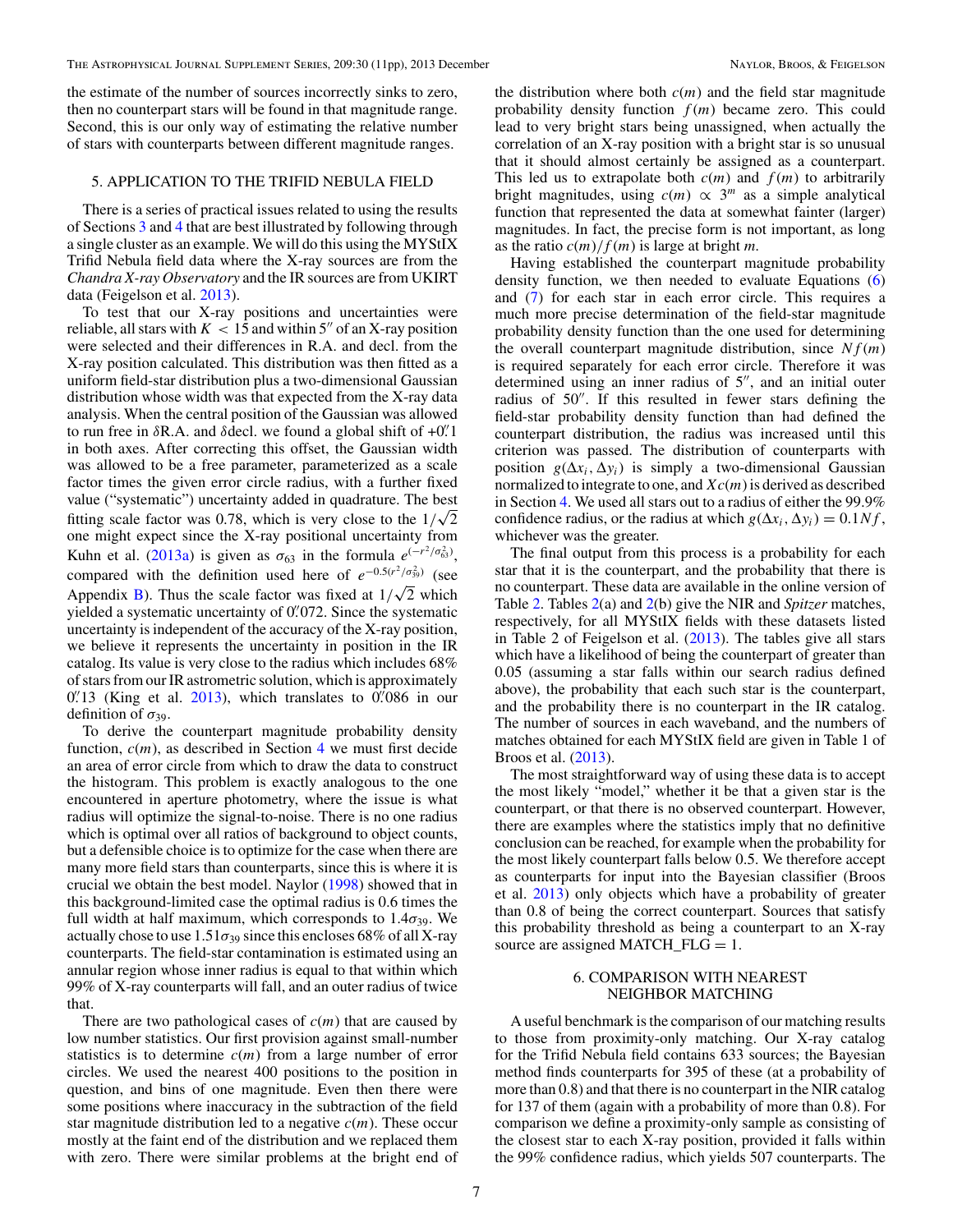<span id="page-7-0"></span>

| <b>Matching Results</b>      |                              |       |                                                          |  |  |  |
|------------------------------|------------------------------|-------|----------------------------------------------------------|--|--|--|
| Column Label (Table $2(a)$ ) | Column Label (Table $2(b)$ ) | Units | Description                                              |  |  |  |
| XRAY NAME                    | XRAY NAME                    |       | X-ray catalog source name                                |  |  |  |
| XN PROB NO CT                | XM PROB NO CT                |       | Probability that no counterpart exists in the IR catalog |  |  |  |
| XN PROB CP                   | XM_PROB_CP                   |       | Probability for the first match                          |  |  |  |
| RA                           | RA                           | deg   | Right ascension (J2000) for first match                  |  |  |  |
| <b>DEC</b>                   | DEC                          | deg   | Declination (J2000) for first match                      |  |  |  |
| XN PROB CP 2                 | XM PROB CP 2                 |       | Probability for the second match                         |  |  |  |
| RA <sub>2</sub>              | <b>RA</b> 2                  | deg   | Right ascension (J2000) for second match                 |  |  |  |
| DEC 2                        | DEC 2                        | deg   | Declination (J2000) for second match                     |  |  |  |
| XN PROB CP 3                 | XM_PROB_CP_3                 |       | Probability for the third match                          |  |  |  |
| $RA_3$                       | RA <sub>3</sub>              | deg   | Right ascension (J2000) for third match                  |  |  |  |
| DEC 3                        | DEC 3                        | deg   | Declination (J2000) for third match                      |  |  |  |
| XN PROB CP 4                 |                              |       | Probability for the fourth match                         |  |  |  |
| RA 4                         |                              | deg   | Right ascension (J2000) for fourth match                 |  |  |  |
| DEC 4                        |                              | deg   | Declination (J2000) for fourth match                     |  |  |  |

**Table 2**

**Note.** Columns are only filled if there are counterparts with  $P(i) > 0.05$ .

(This table is available in its entirety in FITS format in the online journal. A portion is shown here for guidance regarding its form and content.)



**Figure 5.** Comparison of the properties of the stars chosen as counterparts in the Trifid Nebula field by proximity-only matching and our Bayesian technique. The symbols show Bayesian matches with probabilities of being the counterpart of greater than 0.99 (blue asterisks) and between 0.99 and 0.8 (red crosses). Proximity-only matches are shown as open circles. The *y*-axis is *K*-band magnitude of the star, the *x*-axis its distance from the X-ray position in units of the error circle radius (see Appendix  $B$ ). The dotted lines represent the edges of circles that would contain 90%, 95% and 99% of the counterparts, and so would be reasonable positions to cutoff a closest match search.

(A color version of this figure is available in the online journal.)

difference between the two samples is illustrated in Figure 5, where for each counterpart its *K*-band magnitude is plotted as a function of distance from the X-ray position, normalized by the uncertainty in X-ray position. The stars that have a probability derived by our Bayesian method of greater than 0.99 of being the counterpart are marked with blue asterisks, and those whose probability lies between 0.99 and 0.80 with red crosses. The borderline at a probability of 0.99 has an obvious negative slope (recall that the magnitude axis is reversed). This reflects the fact that faint stars far from the X-ray position are more likely to be field stars than stars of similar magnitude close to the position.

The open black circles in Figure 5 mark the proximity-only counterparts. Where circles are filled with crosses or asterisks it shows the proximity-only and Bayesian methods agree as to which star is the counterpart, but it is clear there is a large number (almost 100) of faint proximity-only counterparts that

the Bayesian method rejects. This is the behavior we expect; the Trifid Nebula field is so crowded in the NIR that it is quite likely that a faint star within an error circle is not the counterpart. These "empty circles" are not simply cases of stars which have a significant probability of being counterparts, but do not reach our 0.8 threshold. For around half of these positions the Bayesian method gives a probability of more than 0.8 that there is no counterpart in the NIR catalog, and only two of these faint stars chosen only by the proximity method exceed a probability of 0.5 of being the counterpart. This means that roughly 20% of the counterparts identified by the proximity-only method are probably incorrect. Thus we conclude that in crowded fields the Bayesian procedure outperforms proximity-only matching, specifically by rejecting as counterparts faint field stars that would be erroneously included in a catalog derived from taking the closest neighbors.

One would expect there to be cases where there is a faint star close to the X-ray position, and a brighter one a little further away, which causes the Bayesian method to chose the brighter star, while the proximity-only method chooses the fainter. In fact there are only five such cases in our Trifid Nebula field catalog, and for three of those the brighter star does not reach the probability requirement of 0.8 to be taken as a counterpart. So, while the displacement problem outlined in Section [1](#page-0-0) is a good example of how the proximity-only matching might go wrong, the major displacement problem is that faint stars in the catalog are chosen as counterparts when the true counterpart probably lies below the completeness limit of the IR data. In the terminology of Broos et al.  $(2011)$  (see their Figure 4), it is not the "false matches" which the Bayesian technique suppresses, it is the "false positives."

In a more practical proximity-only matching scheme one could limit the number of false positives by choosing a smaller matching radius. This is illustrated in Figure 6 of Feigelson et al. [\(2013\)](#page-10-0) where the rate of false positives and true matches are plotted as a function of matching radius. It makes clear that for the Trifid Nebula field a smaller radius than 99% would be appropriate.

Figure 6 of this paper shows the same plot as Figure 5 but for the NGC 2264 catalog, which is much less crowded in the NIR than the Trifid Nebula field. The divide between the asterisks and the crosses in Figure [6](#page-8-0) is set at a probability of 0.999, rather than the 0.99 used for the Trifid Nebula field.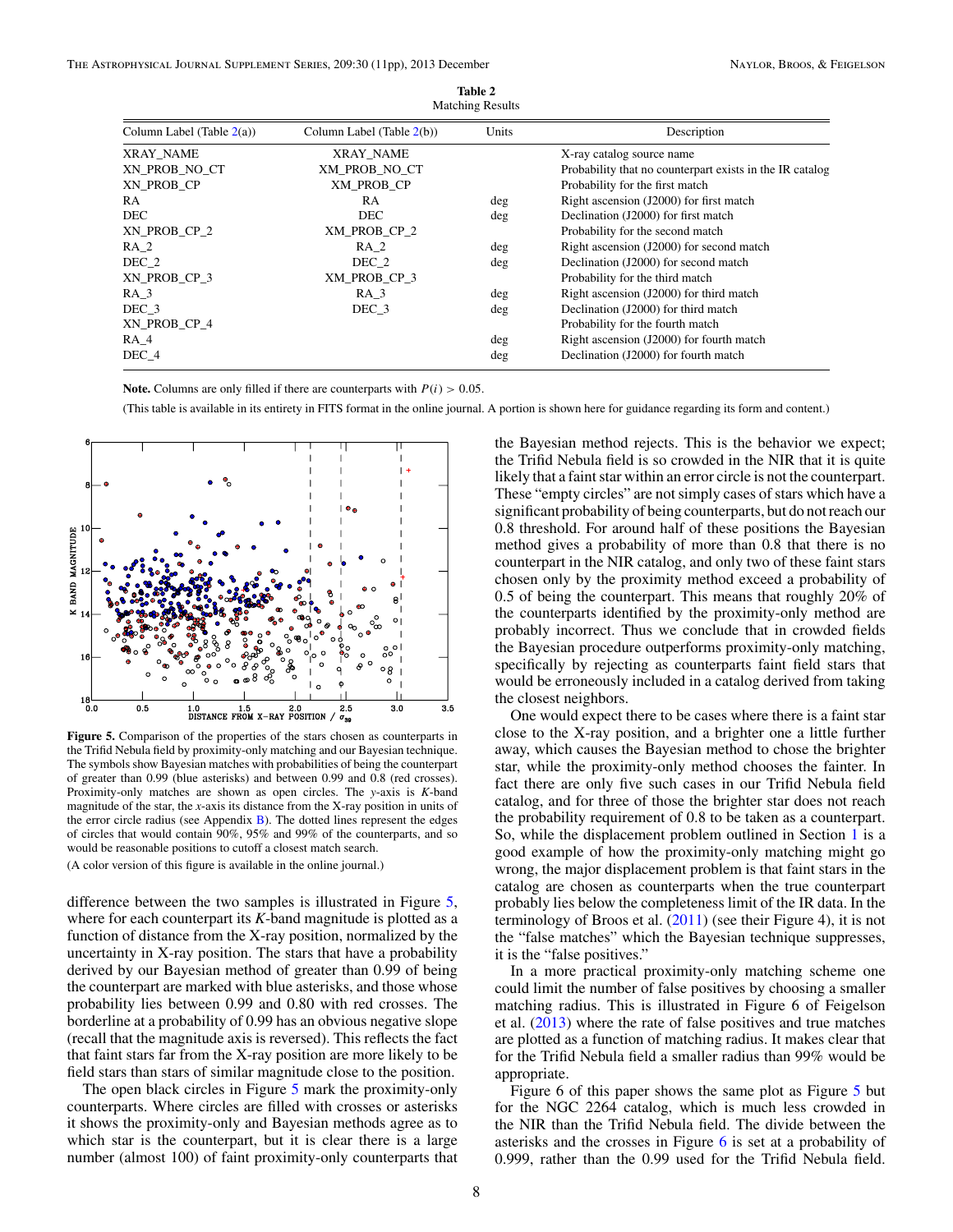<span id="page-8-0"></span>

**Figure 6.** As Figure [5](#page-7-0) but for NGC 2264, and with the division between asterisks and crosses being drawn at 0.999.

(A color version of this figure is available in the online journal.)

These numbers were chosen to divide the sample of stars with counterpart probabilities greater than 0.8 roughly in half, and so this change tells us that in the less crowded field, counterparts are, on the whole, more likely to be correct. There is still a small number of faint objects that are chosen by the proximity-only matching, which are rejected by our technique. The decline in the number of these is simply that in a less crowded field, it is less likely that proximity-only matching will find an unrelated star within the error circle.

In the NGC 2264 field there are 24 objects that the Bayesian procedure identifies as possible counterparts with a probability of between 0.999 and 0.8 that lie beyond the 99% confidence radius. Given there are a total of 763 matches, we would expect only eight outside this radius. This population represents just 4% of the sources brighter than  $K = 14$ , and it is possible that our astrometric uncertainties are non-Gaussian at this level. Conversely, the median offsets between the X-ray and IR positions for this subgroup is 0*.* 8, well below the resolution of *Chandra* and two pixels (with typical seeing of 2.5 pixels) of the UKIRT data. Hence astrophysical explanations, such as fainter stars lying undetected close to bright objects are also possible. This interpretation is supported by the results of crossmatching these 24 objects with the optical catalog of Mayne et al. [\(2007\)](#page-10-0), which has usable optical photometry for 14 of the sample. Of those 12 lie in the pre-main-sequence region of the color–magnitude diagram. Thus it seems likely that a significant fraction of these stars are in pre-main-sequence binary systems where one of the objects is an X-ray source.

# 7. COMPLETENESS

In the ideal case of perfect X-ray and IR positions in an uncrowded field, the counterpart list would contain all pairings of X-ray and IR sources whose fluxes lay above some specified limits in both wavebands. Of course, in any band there is no hard flux limit, instead there is a completeness function. So the completeness of the counterparts list at a given X-ray and IR flux is the product of the individual completeness functions for each catalog, evaluated at those fluxes. Imperfect positions and crowding add the possibilities of false positives, false negatives and incorrect matches, whose occurrence will primarily be a function of IR magnitude. If a sample is chosen with a very high  $P(i)$  then false positives and incorrect matches will have little impact upon it, and only false negatives will be important. The fraction of false negatives can be estimated by dividing the distribution of magnitudes of accepted counterparts by the true distribution derived in Section [4](#page-3-0) and shown in Figure [4.](#page-5-0) Hence the counterpart list completeness at a given X-ray and IR flux is the completeness of the two catalogs multiplied by the fraction of false negatives at the appropriate IR magnitude.

### 8. AN APPROACH FOR MATCHING MANY CATALOGS

In Section [1](#page-0-0) we introduced what appears to be a fundamental asymmetry between our catalogs by introducing the terms "master" for the X-ray catalog and "slave" for the IR data. In fact, the equations remain symmetric provided one uses only differences in position, since they are independent of which catalog is considered first. The asymmetry is introduced in Section [3](#page-1-0) when one considers the probability that the counterpart will have an IR magnitude that is drawn from a different distribution from the IR magnitude distribution of field stars. Specifically it is the term  $Xc(m)/Nf(m)$  which determines which is the master and which the slave catalog. Clearly the symmetry can be regained by introducing a similar term that compares the likelihood that an X-ray source with an IR counterpart has a given X-ray flux with the likelihood that an X-ray source without an IR counterpart has that flux.

With that we believe all the pieces are now in place for a full solution to the problem of matching sources from many different wavebands to give spectral energy distributions for those sources. One could construct the network of probabilities that a given source is related to sources in other bands, and then propose hypotheses that relate particular sources across bands, and find the most likely.

Such a procedure would differ from that of Budavári & Szalay [\(2008\)](#page-10-0) in that one does not hypothesize a particular model for the spectral energy distribution, which has the advantage of avoiding using astrophysical information. It is closer to the approach of Storkey et al. [\(2005\)](#page-10-0), although they determine the distribution of magnitudes for sources that are counterparts at the same time as determining which sources are related. The best solution is then iterated using the expectation maximization algorithm, whereas our solution of determining it beforehand, while potentially less accurate, is probably good enough and both computationally and conceptually more straightforward.

## 9. CONCLUSIONS

We have shown that in typical Galactic plane survey data from the new generation of NIR surveys such as UKIDSS (Lucas et al. [2008;](#page-10-0) Lawrence et al. [2007\)](#page-10-0) and those from VISTA (Emerson et al. [2004\)](#page-10-0), choosing the closest NIR star to an X-ray position can result in a significant fraction of the NIR counterparts being incorrectly identified. This is because the density of faint stars is so high that many X-ray error circles will, by chance, contain a faint star that is unrelated to the X-ray source. We have presented a method for finding reliable matches between X-ray and NIR sources in the face of this extreme NIR crowding. The method utilizes the data themselves to determine the magnitude distributions of both the field stars and the counterparts to the X-ray sources (see Section [4\)](#page-3-0). This is then used in the Bayesian framework of Sutherland & Saunders [\(1992\)](#page-10-0) to derive a probability that any given star is the counterpart (Section [3\)](#page-1-0).

Applying this method to the case of the Trifid Nebula field, where the crowding is particularly dense, we show that roughly 20% of the counterparts are mis-identified by classical matching. In four MYStIX fields (the Trifid Nebula, the Eagle Nebula,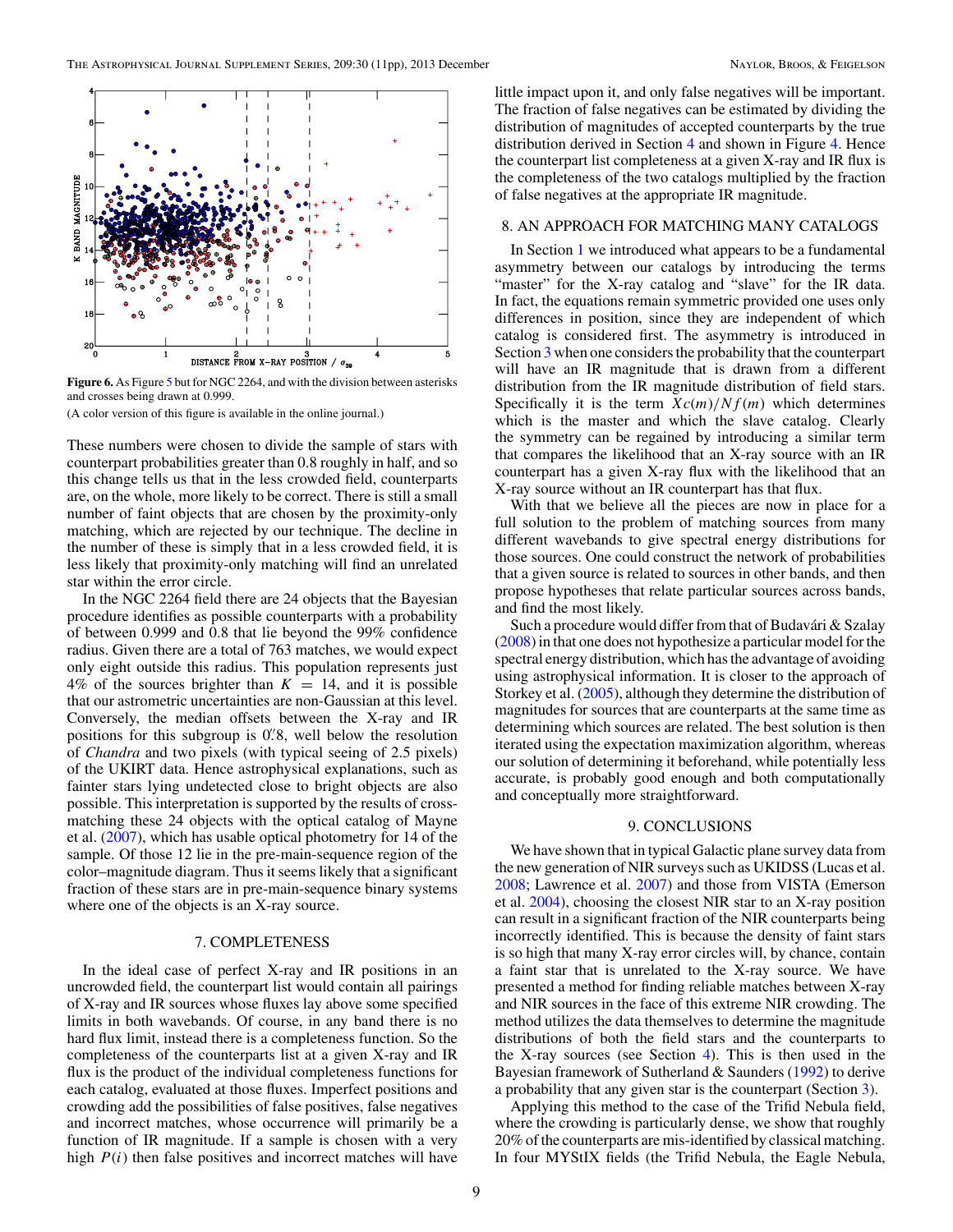<span id="page-9-0"></span>NGC 6357 and M17) more than 10% of stars which are the closest objects to an X-ray position and within a 99% confidence error circle are identified as field stars by our technique, and that those stars are concentrated systemically at faint magnitudes (Section  $6$ ).

The MYStIX project is supported at Penn State by NASA grant NNX09AC74G, NSF grant AST-0908038, and the *Chandra* ACIS Team contract SV4-74018 (G. Garmire & L. Townsley, Principal Investigators), issued by the *Chandra* X-ray Center, which is operated by the Smithsonian Astrophysical Observatory for and on behalf of NASA under contract NAS8- 03060. This research made use of data products from the *Chandra* Data Archive and the *Spitzer Space Telescope*, which is operated by the Jet Propulsion Laboratory (California Institute of Technology) under a contract with NASA.

This work is based in part on data obtained in Director's Discretionary Time on the UK Infrared Telescope, and in part on data from the UKIRT Infrared Deep Sky Survey. The United Kingdom Infrared Telescope is operated by the Joint Astronomy Centre on behalf of the Science and Technology Facilities Council of the U.K.

This publication makes use of data products from the Two Micron All Sky Survey, which is a joint project of the University of Massachusetts and the Infrared Processing and Analysis Center*/*California Institute of Technology, funded by the National Aeronautics and Space Administration and the National Science Foundation.

*Note added in proof.* After this paper was accepted, Chris Kochanek drew our attention to Brand et al. [\(2006\)](#page-10-0). This paper also has an expression for the probability that the counterpart is not in the catalog. This differs from our Equation [\(6\)](#page-3-0) since our likelihoods include a term for IR, the magnitude distribution of X-ray counterparts.

### APPENDIX A

#### A DERIVATION FROM BAYES' RULE

The proof given for Equations  $(6)$  and  $(7)$  in Section  $3$  is derived from the fundamentals of the problem, and does not use Bayes' rule directly. A direct derivation from Bayes' rule is perhaps more rigorous, and certainly establishes the position of these equations within modern statistical theory, though perhaps gives less insight into the problem. For such a proof, we begin by considering two hypotheses. The first is that there is no counterpart in the catalog,  $H_0$ , and the second that there is a counterpart in the catalog  $H_0$ , i.e., not  $H_0$ .

To apply Bayes' rule requires the likelihoods that  $H_0$  and  $H_0$ will result in the data,  $L(D|H_0)$  and  $L(D|H_0)$ . These can be derived by first considering a simplified case where all stars have the same magnitude, and the stars are placed in a grid of infinitesimal pixels. The likelihoods for this case we shall denote with primes,  $L'(D|H_0)$  and  $L'(D|H_0)$ . The pixels are of area *dy dx* and each of them has a probability of being occupied by a field star of *O* (the occupancy). *O* is so small there is no chance of double occupancy. For a dataset with *M* of the pixels occupied,  $L'(D|H_0)$  is the likelihood that a model consisting only of field stars will produce the observed pattern of filled and empty pixels. It can be evaluated by working sequentially through each pixel, and if it is occupied in the dataset, the model has a likelihood *O* of matching it, if not  $1 - 0$ . Thus the likelihood of the model where there is no counterpart in the data

matching the data pattern is  $L'(D|H_0) = O^M \times (1 - O)^{T-M}$ where *T* is the total number of pixels.

Now consider the model where there is a counterpart to the X-ray source in the dataset. This model can only produce the observed catalog if the counterpart is one of the stars, and the other  $M - 1$  stars originate from the field. Cycling the counterpart through all  $M$  stars gives the  $M$  ways  $H_0$  can produce the data. Consider the case where star *j* is the X-ray source. This means the field must produce the observed pattern less star *j*, i.e., a pattern of  $M - 1$  stars, for which the likelihood is  $O^{M-1} \times (1-O)^{T-M+1} = L'(D|H_0)(1-O)/O \approx L'(D|H_0)/O,$ since  $O$  is small. This must be multiplied by the probability that the counterpart has fallen in whichever pixel star *j* occupies. This is simply  $g(\Delta x_i, \Delta y_i) dy dx$ . So the likelihood that a model where star *j* is the counterpart will produce the observed catalog is

$$
L'(D|H_j) = L'(D|H_0) \frac{g(\Delta x_j, \Delta y_j) dy dx}{O}.
$$
 (A1)

The sum over all *j* then gives

$$
L'(D|\tilde{H}_0) = \sum_j L'(D|H_j) = L'(D|H_0)
$$

$$
\times \sum_j \frac{g(\Delta x_j, \Delta y_j) dy dx}{O}.
$$
 (A2)

The next step is to remove the infinitesimals by expressing *O* in terms of other quantities. The probability any pixel is occupied is approximately the number of stars per unit area in the catalog, *N*, multiplied by the area of a pixel, *dy dx*. Hence  $O = N dy dx$ , and so our expression for the likelihood of  $H_0$  is

$$
L'(D|\tilde{H}_0) = L'(D|H_0) \sum_j \frac{g(\Delta x_j, \Delta y_j)}{N}.
$$
 (A3)

We can now change from  $L'$  to  $L$  by multiplying  $L'$  by the probability that the stars lie at the observed magnitudes. For  $L(D|H_0)$  the factor is  $\prod_i f(m_i)$  where the product is taken over all stars in the catalog. Thus

$$
L(D|H_0) = L'(D|H_0) \prod_i f(m_i).
$$
 (A4)

For each term in Equation (A3) which contributes to  $L(D|H_0)$ there will be a similar factor, except the sum must omit star *j*, and include the probability that the counterpart has a magnitude  $m_i$ ,  $c(m_i)$ , hence

$$
L(D|\tilde{H}_0) = L'(D|H_0) \sum_j \frac{c(m_j)g(\Delta x_j, \Delta y_j) \prod_{i \neq j} f(m_i)}{N}
$$

$$
= \sum_j \frac{c(m_j)g(\Delta x_j, \Delta y_j)L(D|H_0)}{Nf(m_j)}.
$$
(A5)

The remaining terms in Bayes' rule

$$
P(H_0|D) = \frac{P(H_0)L(D|H_0)}{P(H_0)L(D|H_0) + P(\tilde{H}_0)L(D|\tilde{H}_0)},
$$
 (A6)

are the priors, which are simply the fraction of stars which do not have counterparts

$$
P(H_0) = 1 - X \tag{A7}
$$